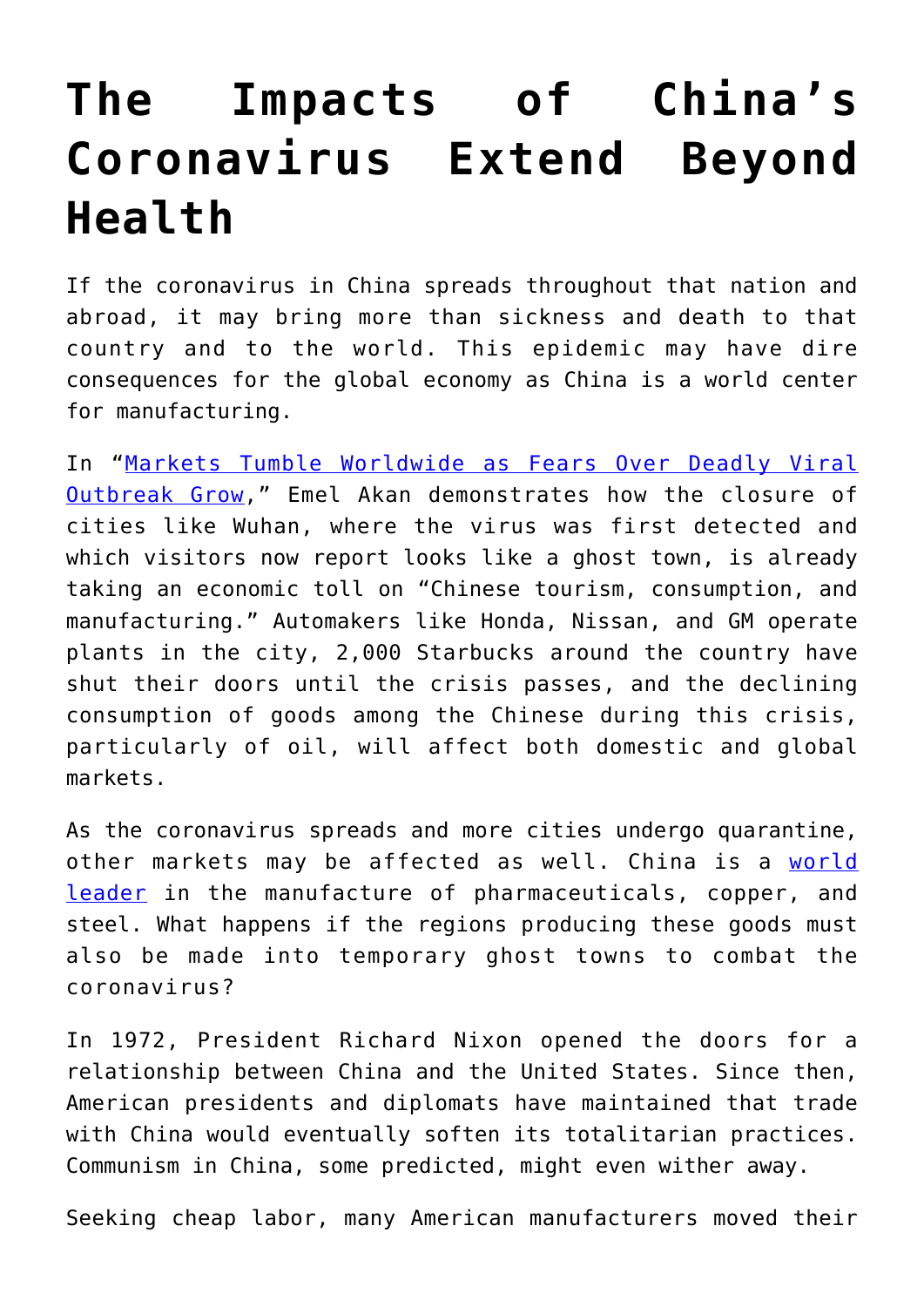operations and factories into China, causing the closure of many American plants. In 2018 the market in the United States for Chinese goods ballooned to [\\$557.9 billion,](https://ustr.gov/countries-regions/china-mongolia-taiwan/peoples-republic-china) leaving a trade deficit of \$378.6 billion in China's favor.

The United States opened its doors to the Chinese in ways beyond trade. In 2018-2019, more than 360,000 [Chinese](https://www.statista.com/statistics/372900/number-of-chinese-students-that-study-in-the-us/) [students](https://www.statista.com/statistics/372900/number-of-chinese-students-that-study-in-the-us/) were enrolled in American schools. In 2018, [nearly 3](https://www.statista.com/statistics/214813/number-of-visitors-to-the-us-from-china/) [million Chinese tourists](https://www.statista.com/statistics/214813/number-of-visitors-to-the-us-from-china/) visited the United States. This year, [nearly 100 Confucius Institutes](https://www.gao.gov/products/GAO-19-401T) are operating at American schools.

So how did it work out, all this trade and cultural exchange? Did the Communist Party of China (CPC) give its people greater freedom? Did it ease its totalitarian restrictions? Are we now friends with the CPC?

Hardly.

The CPC works hard to steal our technology. Just recently a [Harvard professor](https://www.washingtontimes.com/news/2020/feb/1/spy-school-chinese-military-officer-busted-posing-/) was arrested for selling secrets to China via a spy.

The CPC censors the Internet and increasingly uses facial recognition technology to track its citizens. All cell phone numbers and Internet activity receive a unique identification number linked to the name of the user.

The CPC is putting into place a technology-based social credit system, which would reward well-behaved citizens and would punish those who broke the rules, even such mundane violations like exceeding the speed limit on the highway or smoking in a prohibited zone. Punishment might include a ban on travel, being denied entry to better schools, or even arrest. Parents with a bad social score might find their children punished as well.

The CPC also continues its persecution of religious groups like the Falun Gong, the Muslim Uighurs, and Christians. At